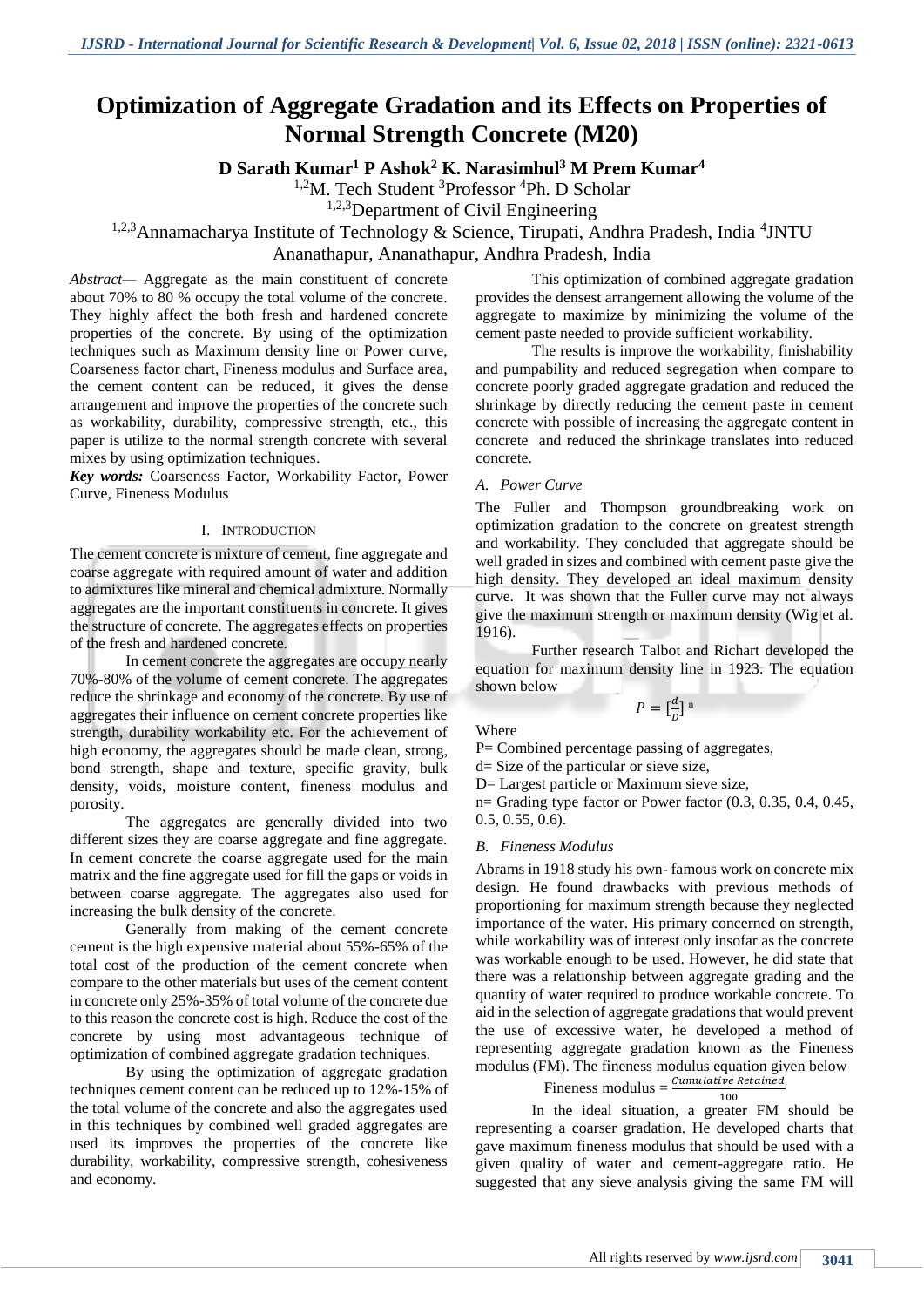require the same amount of water to produce a mix with the same plasticity and strength. He study that the surface area of the aggregate varied widely within a given FM but did not seem to affect strength. He did not comment on workability. Examination of the experimental work by Abrams reveals that as FM decreased, the amount of water per sack of cement increased (Abrams 1918).

#### *C. Shilstone Coarseness Factor Chart*

The Shilstne in 1970 found several factors on concrete properties is depends on the aggregate gradation. He creates the methodology of well graded aggregates it includes the fine aggregate, intermediate aggregate and coarse aggregate sizes particles. They develop the coarseness factor chart in 1990. He also promoted the use a method of gradation an individual percent retained chart it gives easy identification of which size of the aggregates excessive or deficient.

Coarseness Factor  $=$   $\frac{\% of \ cumulative \ Retained \ 10 \ mm}{\% of \ Cumulative \ Patvin \ 1.26 \ mm}$ % of Cumulative Retained 2.36 mm Workability Factor = % of Cumulative Passing  $2.36$  mm

#### II. MATERIALS

## *A. Cement*

Cement is a good substance which acts as a binding agent for materials like sand, coarse aggregate and water. Normally cement is manufacture in industries with raw materials of clay, lime and other required amount of chemicals for manufacturing of cement. The manufacturing process either may be dry process or wet process now days only we manufacture the cement by dry process.

In this experimental investigation using of the cement taking from Ultra Tech cement of PPC 53 grade was used. The physical properties of this cement is found by laboratory test conducted on basis of IS code provisions.

| 1) | <b>Physical Properties of Cement</b> |                            |                  |  |  |  |  |  |  |  |
|----|--------------------------------------|----------------------------|------------------|--|--|--|--|--|--|--|
|    | S.NO                                 | Particulars                | Cement           |  |  |  |  |  |  |  |
|    |                                      | Normal Consistency         | 32 %             |  |  |  |  |  |  |  |
|    |                                      | Fineness of cement         | 6 %              |  |  |  |  |  |  |  |
|    |                                      | Setting time               |                  |  |  |  |  |  |  |  |
|    | 3                                    | Initial setting time       | $30 \text{ min}$ |  |  |  |  |  |  |  |
|    |                                      | Final setting time         | 10 hours         |  |  |  |  |  |  |  |
|    |                                      | Specific gravity of cement | 3.15             |  |  |  |  |  |  |  |
|    |                                      | Soundness of cement        | mm               |  |  |  |  |  |  |  |

### *B. Coarse Aggregate*

The aggregate which are retained on 4.75 mm IS sieve is normally termed as coarse aggregate. The size of the coarse aggregate determined by various considerations such as the thickness of the section, clear cover, reinforcement spacing, mixing and placing methods. Normally the large size of the aggregates are used as economy but the size of the aggregate not more than  $\frac{1}{4}$ <sup>th</sup> of the minimum thickness of the member as per IS 456-2000. The size of the coarse aggregate should b at least of the 5 mm less than the clear cover or 20 mm.In this experimental work used of the coarse aggregate are 20 mm and 12.5 mm crushed aggregates. The coarse aggregate taking from Chandragiri quarry near Chandragiri Kota Chittor (Dist), Andhra Pradesh.

#### *1) Physical Properties of Coarse Aggregate*

| S.No           | Particulars                     | Coarse             |  |  |
|----------------|---------------------------------|--------------------|--|--|
|                |                                 | aggregate          |  |  |
| 1              | Crushing value                  | 19.689 %           |  |  |
| $\overline{2}$ | Impact value                    | 16.380 %           |  |  |
|                | <b>LOS ANGELS ABRASION</b>      |                    |  |  |
| 3              | <b>TEST ON COARSE</b>           | 32.267 %           |  |  |
|                | <b>AGGREGATE</b>                |                    |  |  |
|                | Shape test                      |                    |  |  |
| 4              | Flakiness index                 | 9.019 %            |  |  |
|                | Elongation index                | 10.116 %           |  |  |
|                | Bulk density                    |                    |  |  |
| 5              | Bulk density without compaction | 1.390 Kg/lit       |  |  |
|                |                                 | $1.517 \text{ Kg}$ |  |  |
|                | Bulk density with compaction    | lit                |  |  |
| 6              | Specific gravity                | 2.681              |  |  |
| 7              | Water absorption                | 0.3                |  |  |

The sieve analysis of the coarse aggregate of 20 mm and 12.5 mm as per IS: 383-1970.

*2) Sieve Analysis of 20 mm Coarse Aggregate*

| S. No | Sieve Size (mm) | Cumulative Passing (%) |             |  |  |  |
|-------|-----------------|------------------------|-------------|--|--|--|
|       |                 | $20 \text{ mm}$        | IS 383-1970 |  |  |  |
|       | 20              | 85.6                   | 85-100      |  |  |  |
|       | 16              | 18.32                  | N/A         |  |  |  |
|       | 12.5            | 9.54                   | N/A         |  |  |  |
|       | 10              | 2.92                   | $0 - 20$    |  |  |  |
|       | 4.75            | 2.46                   | $0 - 5$     |  |  |  |

*3) Sieve Analysis of 12.5 mm Coarse Aggregate*

| S.No | Sieve Size (mm) | Cumulative Passing (%) |             |  |  |  |
|------|-----------------|------------------------|-------------|--|--|--|
|      |                 | $12.5 \text{ mm}$      | IS 383-1970 |  |  |  |
|      | 12.5            | 95.6                   | 85-100      |  |  |  |
|      | 10              | 61.64                  | $0 - 45$    |  |  |  |
|      | 4 75            | 7.08                   | $0-10$      |  |  |  |





Fig. 2: Gradation Curves of 12.5 mm Aggregate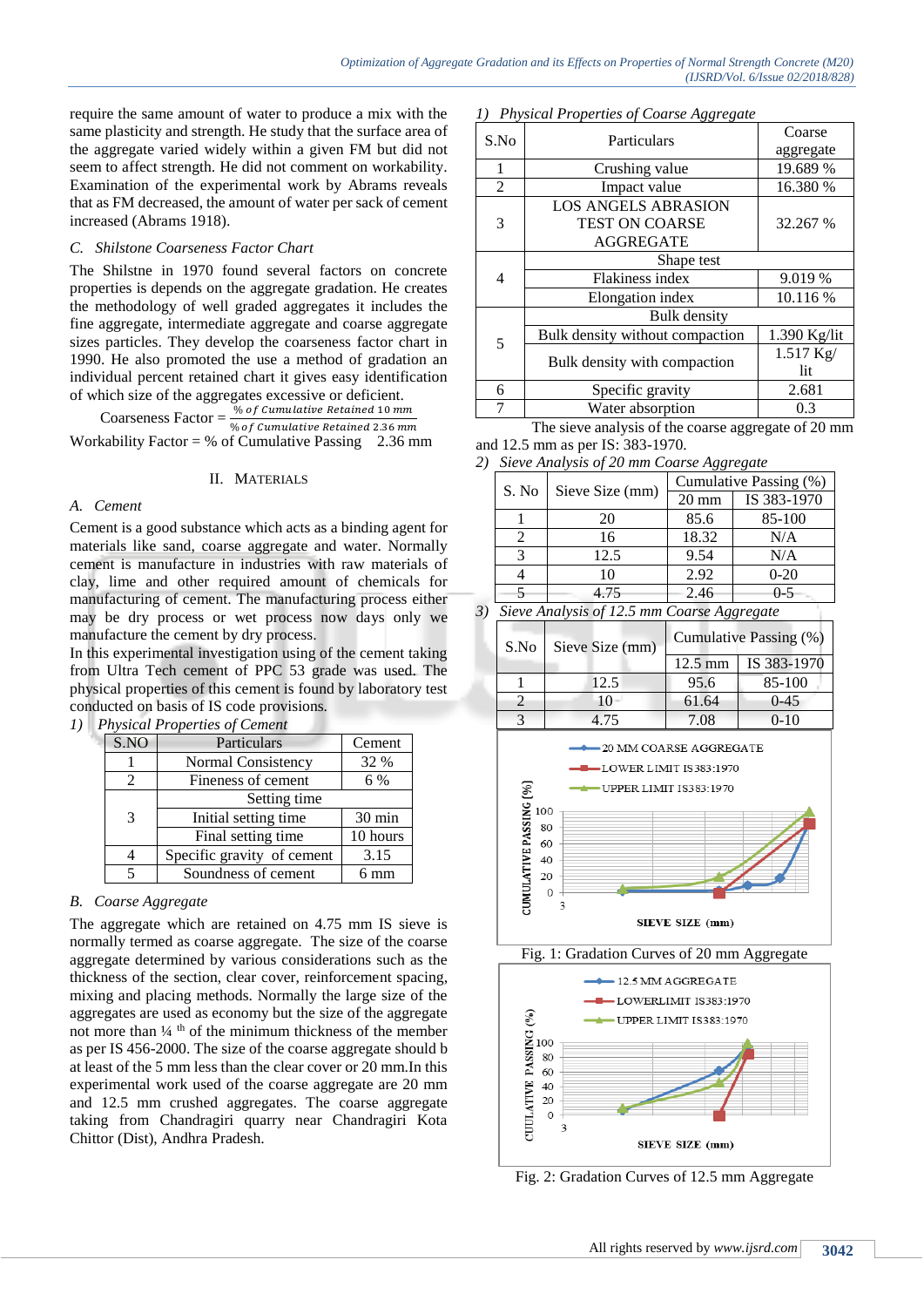*A. Mix Design*

# *C. Fine Aggregate*

The aggregate which passes through 4.75 mm IS sieve and retained 60 µ IS sieve. They can be made available from river banks or crushing of the stones. In this investigation the fine aggregate is used as M sand

## *1) M Sand*

In this experimental investigation used M sand is replacing of river sand. This M sand is taking from crushed stone from Chandaragiri quarry near Chandaragiri, Chittoor (Dist), Andhra Pradesh.

*2) Physical Properties of M Sand*

| S.No         | Particulars                     | River sand      |
|--------------|---------------------------------|-----------------|
|              | Specific gravity                | 2.64            |
|              | <b>Bulk</b> density             |                 |
| 2            | Bulk density without compaction | 1.709 Kg/lit    |
|              | Bulk density with compaction    | $1.992$ Kg/ lit |
| $\mathbf{R}$ | Water absorption                | 1.6%            |
|              | Bulking of M sand               | 12%             |

The sieve analysis is conducted on M sand based on IS 383:1970. It gives the gradation of the M sand.

*3) Sieve Analysis of M Sand*





Based on the sieve analysis according to the IS383:1970 is confirming to the Zone II. The M Sand fineness modulus is 2.38.

*B. Combined Aggregate Grading Analysis for Aggregate Proportion 0.27:0.33:0.40* 

| $\tilde{\mathsf{x}}$<br>$\dot{\mathbf{v}}$ | (mm)<br>Size<br>Sieve | $\Omega$<br>$\overline{\phantom{0}}$<br>ggregate<br>mm<br>⋖ | 5<br>$\mathbf{\Omega}$<br>$\overline{\phantom{0}}$<br>$\mathbf{\Omega}$<br>mm<br>ggregate | $\epsilon$<br>mm<br>ggregate<br>5<br>$\overline{ }$<br>$\overline{4}$ | passing<br>(%)<br>Combined | $(\%)$<br>Combined<br>retaining | (%)<br>Individual<br><b>b</b><br>retainin | curve<br>Power<br>0.5 | factor<br>Coarseness | factor<br>Workability |
|--------------------------------------------|-----------------------|-------------------------------------------------------------|-------------------------------------------------------------------------------------------|-----------------------------------------------------------------------|----------------------------|---------------------------------|-------------------------------------------|-----------------------|----------------------|-----------------------|
|                                            | 25                    | 100                                                         | 100                                                                                       | 100                                                                   | 100.00                     | 0.00                            | $\theta$                                  | 100.0                 |                      |                       |
| 2                                          | 20                    | 85.600                                                      | 100                                                                                       | 100                                                                   | 96.11                      | 3.89                            | 3.89                                      | 89.4                  | 62.74                | 38.04                 |
| 3                                          | 16                    | 18.320                                                      | 100                                                                                       | 100                                                                   | 77.95                      | 22.05                           | 18.17                                     | 80.0                  |                      |                       |

### III. METHODOLOGY

By using the optimization of combined aggregate gradation such as maximum density line or power curve, coarseness factor chart, fineness modulus and surface area and also IS 10262:2009 prepared four concrete mix designs normal strength concrete of 20 MPa on bases of the physical properties of the materials.

The proportion of the volume of aggregates in concrete (Coarse and Fine) are not fixed based on the Zone confirming. Based on the optimization of combined aggregate gradation technique of power curve fixing the trail proportions to the volume of the concrete.

The well grade concrete is prepared based on the coarseness factor chart.

| <b>Stipulation For Proportioning</b>               |                                     |  |  |  |  |
|----------------------------------------------------|-------------------------------------|--|--|--|--|
| Grade of designation                               | $M_{20}$                            |  |  |  |  |
| Type of cement                                     | <b>PPC</b>                          |  |  |  |  |
| Max. size of the aggregate                         | $20 \text{ mm}$                     |  |  |  |  |
| Min. cement content                                | 320 Kg/m <sup>3</sup>               |  |  |  |  |
| Max. cement content                                | $450$ Kg/m <sup>3</sup>             |  |  |  |  |
| Max. water cement ratio                            | 0.55                                |  |  |  |  |
| Exposure condition                                 | Severe (for reinforced<br>concrete) |  |  |  |  |
| Method of concrete placing                         | Pumping                             |  |  |  |  |
| Type of the aggregates                             | Crushed angular<br>aggregates       |  |  |  |  |
| Material test data                                 |                                     |  |  |  |  |
| Specific gravity of the cement                     | 3.15                                |  |  |  |  |
| Specific gravity of water                          |                                     |  |  |  |  |
| Specific gravity of the coarse<br>aggregate        | 2.681                               |  |  |  |  |
| Specific gravity of the fine<br>aggregate (M Sand) | 2.64                                |  |  |  |  |
| Water absorption of coarse<br>aggregate            | $0.3\%$                             |  |  |  |  |
| Water absorption                                   | 1.6                                 |  |  |  |  |
|                                                    |                                     |  |  |  |  |

The combined passing with 0.5 power curve the proportion of aggregate are 0.27 : 0.33 : 0.4, 0.252 : 0.308 : 0.44, 0.235: 0.285 : 0.48 and 0.216 : 0.264 : 0.52 respectively

The combined individual retaining with proportion of aggregate are 0.27 : 0.33 : 0.4, 0.252 : 0.308 : 0.44, 0.235: 0.285 : 0.48 and 0.216 : 0.264 : 0.52 respectively

The coarseness factor charts show the proportion of aggregate are 0.27 : 0.33 : 0.4, 0.252 : 0.308 : 0.44, 0.235: 0.285 : 0.48 and 0.216 : 0.264 : 0.52 respectively.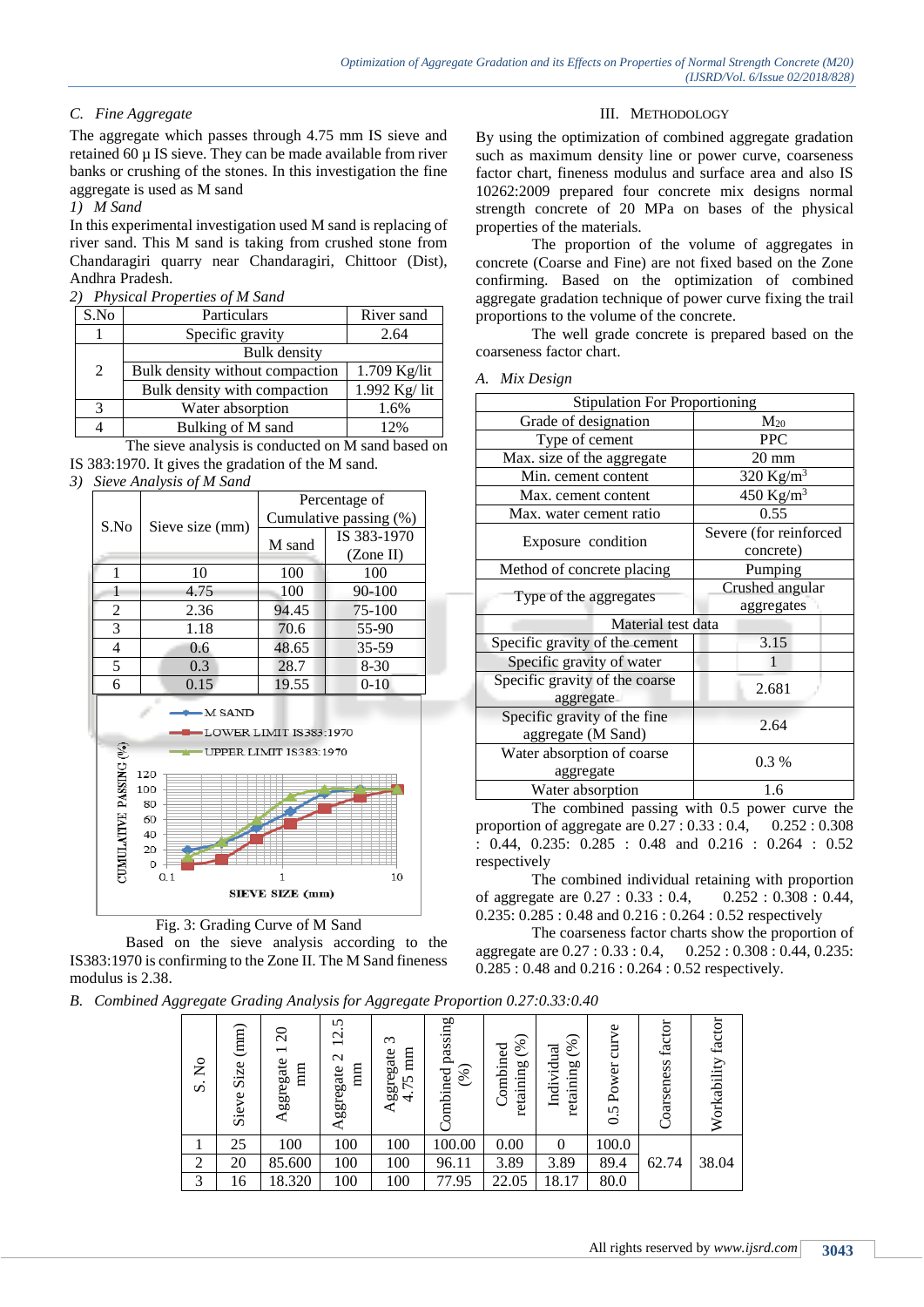| 4                                | 12.5 | 9.540    | 95.6           | 100   | 74.12 | 25.88 | 3.82  | 70.7 |  |
|----------------------------------|------|----------|----------------|-------|-------|-------|-------|------|--|
| 5                                | 10   | 2.920    | 61.64          | 100   | 61.13 | 38.87 | 12.99 | 63.2 |  |
| 6                                | 4.75 | 0.460    | 7.08           | 100   | 42.46 | 57.54 | 18.67 | 43.6 |  |
| 7                                | 2.36 | 0        | 0.8            | 94.45 | 38.04 | 61.96 | 4.42  | 30.7 |  |
| 8                                | 1.18 | 0        | 0.4            | 70.6  | 28.37 | 71.63 | 9.67  | 21.7 |  |
| 9                                | 0.6  | 0        | $\overline{0}$ | 48.65 | 19.46 | 80.54 | 8.91  | 15.5 |  |
| 10                               | 0.3  | $\theta$ | $\theta$       | 27.7  | 11.08 | 88.92 | 8.38  | 11.0 |  |
| 11                               | 0.15 | $\Omega$ | $\theta$       | 19.55 | 7.82  | 92.18 | 3.26  | 7.7  |  |
| <b>Combined Fineness Modulus</b> |      |          |                |       |       |       |       | 5.4  |  |
|                                  |      |          |                |       |       |       |       |      |  |

*C. Combined Aggregate Grading Analysis for Aggregate Proportion 0.252:0.308:0.44*

| ż<br>$\vec{\bm{\omega}}$ | $\left( \min \right)$<br>Size<br>Sieve | Aggregate 1 20<br>mm             | 12.5<br>$\mathcal{L}$<br>mm<br>Aggregate | $\epsilon$<br>Aggregate<br>mm<br>4.75 | Combined passing<br>(%) | (%)<br>Combined<br>retaining | (%)<br>Individual<br>retaining | curve<br>0.5 Power | Coarseness factor | Workability factor |
|--------------------------|----------------------------------------|----------------------------------|------------------------------------------|---------------------------------------|-------------------------|------------------------------|--------------------------------|--------------------|-------------------|--------------------|
| 1                        | 25                                     | 100                              | 100                                      | 100                                   | 100.00                  | 0.00                         | $\mathbf{0}$                   | 100.0              |                   |                    |
| $\overline{2}$           | 20                                     | 85.600                           | 100                                      | 100                                   | 96.37                   | 3.63                         | 3.63                           | 89.4               |                   |                    |
| 3                        | 16                                     | 18.320                           | 100                                      | 100                                   | 79.42                   | 20.58                        | 16.95                          | 80.0               |                   |                    |
| 4                        | 12.5                                   | 9.540                            | 95.6                                     | 100                                   | 75.85                   | 24.15                        | 3.57                           | 70.7               |                   |                    |
| 5                        | 10                                     | 2.920                            | 61.64                                    | 100                                   | 63.72                   | 36.28                        | 12.13                          | 63.2               |                   |                    |
| 6                        | 4.75                                   | 0.460                            | 7.08                                     | 100                                   | 46.30                   | 53.70                        | 17.42                          | 43.6               | 62.34             | 41.80              |
| 7                        | 2.36                                   | 0                                | 0.8                                      | 94.45                                 | 41.80                   | 58.20                        | 4.49                           | 30.7               |                   |                    |
| 8                        | 1.18                                   | $\boldsymbol{0}$                 | 0.4                                      | 70.6                                  | 31.19                   | 68.81                        | 10.62                          | 21.7               |                   |                    |
| 9                        | 0.6                                    | $\boldsymbol{0}$                 | $\boldsymbol{0}$                         | 48.62                                 | 21.39                   | 78.61                        | 9.79                           | 15.5               |                   |                    |
| 10                       | 0.3                                    | $\boldsymbol{0}$                 | $\boldsymbol{0}$                         | 27.7                                  | 12.19                   | 87.81                        | 9.20                           | 11.0               |                   |                    |
| 11                       | 0.15                                   | $\mathbf{0}$                     | $\boldsymbol{0}$                         | 19.55                                 | 8.60                    | 91.40                        | 3.59                           | 7.7                |                   |                    |
|                          |                                        | <b>Combined Fineness Modulus</b> |                                          |                                       |                         |                              | 5.2                            |                    |                   |                    |

*D. Combined Aggregate Grading Analysis for Aggregate Proportion 0.235:0.285:0.48*

| S.No           | (mm)<br>Size<br>Sieve | $\Omega$<br>Aggregate<br>mm      | 12.5<br>$\mathbf{C}$<br>m<br>Aggregate | $\tilde{\phantom{0}}$<br>Aggregate<br>4.75 mm | Combined passing<br>$(\%)$ | (%)<br>Combined<br>retaining | (%)<br>Individual<br>retaining | 0.5 Power curve | Coarseness factor | Workability factor |
|----------------|-----------------------|----------------------------------|----------------------------------------|-----------------------------------------------|----------------------------|------------------------------|--------------------------------|-----------------|-------------------|--------------------|
| 1              | 25                    | 100                              | 100                                    | 100                                           | 100.00                     | 0.00                         | $\mathbf{0}$                   | 100.0           |                   |                    |
| $\overline{2}$ | 20                    | 85.600                           | 100                                    | 100                                           | 96.62                      | 3.38                         | 3.38                           | 89.4            |                   |                    |
| 3              | 16                    | 18.320                           | 100                                    | 100                                           | 80.81                      | 19.19                        | 15.81                          | 80.0            |                   |                    |
| 4              | 12.5                  | 9.540                            | 95.6                                   | 100                                           | 77.49                      | 22.51                        | 3.32                           | 70.7            |                   |                    |
| 5              | 10                    | 2.920                            | 61.64                                  | 100                                           | 66.25                      | 33.75                        | 11.23                          | 63.2            |                   |                    |
| 6              | 4.75                  | 0.460                            | 7.08                                   | 100                                           | 50.13                      | 49.87                        | 16.13                          | 43.6            | 61.99             | 45.56              |
| 7              | 2.36                  | $\mathbf{0}$                     | 0.8                                    | 94.45                                         | 45.56                      | 54.44                        | 4.56                           | 30.7            |                   |                    |
| 8              | 1.18                  | $\overline{0}$                   | 0.4                                    | 70.6                                          | 34.00                      | 66.00                        | 11.56                          | 21.7            |                   |                    |
| 9              | 0.6                   | $\boldsymbol{0}$                 | $\mathbf{0}$                           | 48.65                                         | 23.35                      | 76.65                        | 10.65                          | 15.5            |                   |                    |
| 10             | 0.3                   | $\boldsymbol{0}$                 | $\boldsymbol{0}$                       | 27.7                                          | 13.30                      | 86.70                        | 10.06                          | 11.0            |                   |                    |
| 11             | 0.15                  | $\boldsymbol{0}$                 | $\theta$                               | 19.55                                         | 9.38                       | 90.62                        | 3.91                           | 7.7             |                   |                    |
|                |                       | <b>Combined Fineness Modulus</b> |                                        |                                               | 5.0                        |                              |                                |                 |                   |                    |

*E. Combined Aggregate Grading Analysis for Aggregate Proportion 0.216:0.264:0.52*

| S. No |
|-------|
|-------|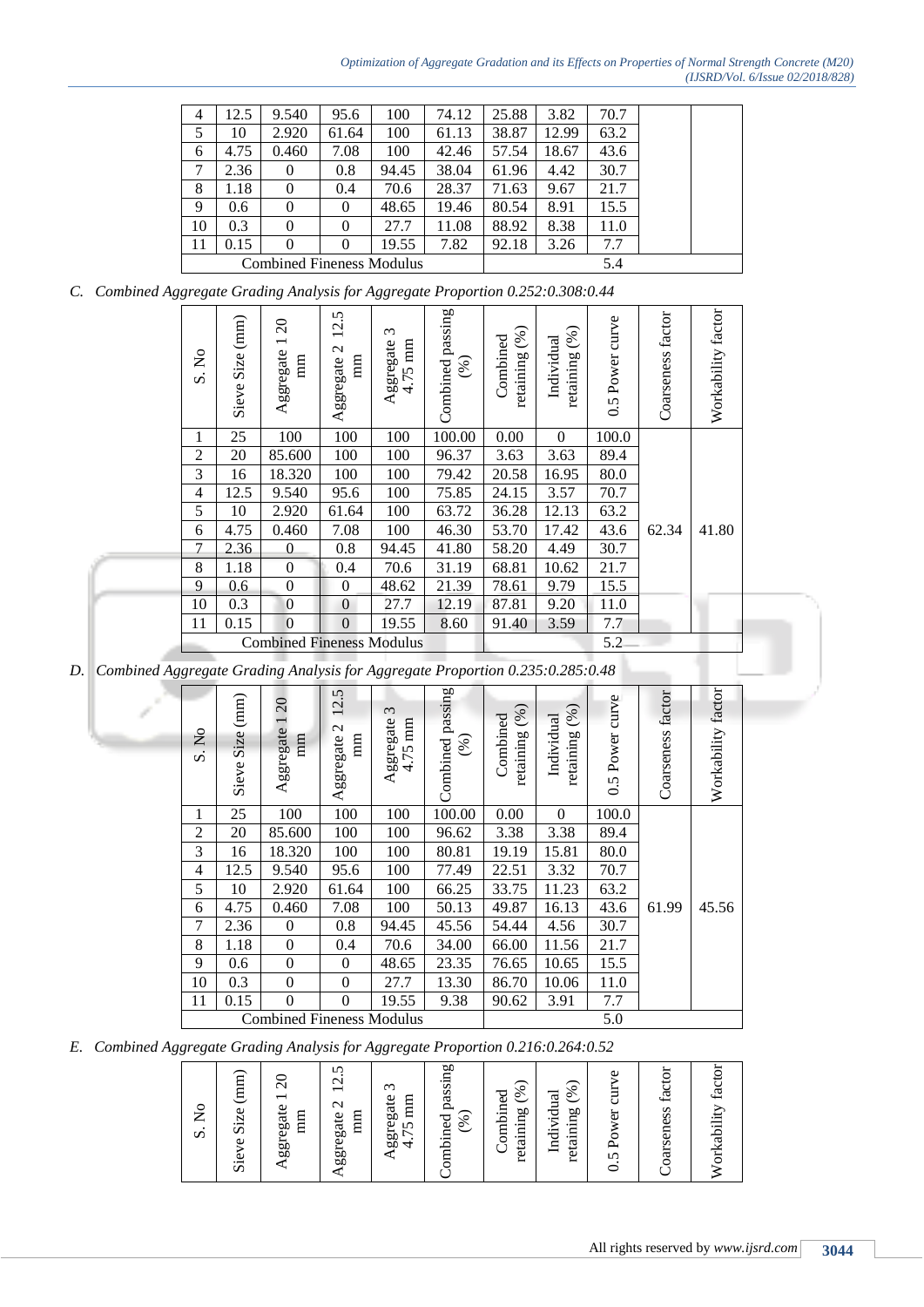*Optimization of Aggregate Gradation and its Effects on Properties of Normal Strength Concrete (M20) (IJSRD/Vol. 6/Issue 02/2018/828)*

|    | 25   | 100                              | 100      | 100   | 100.00 | 0.00  | $\theta$ | 100.0 |       |       |
|----|------|----------------------------------|----------|-------|--------|-------|----------|-------|-------|-------|
| 2  | 20   | 85.600                           | 100      | 100   | 96.89  | 3.11  | 3.11     | 89.4  |       |       |
| 3  | 16   | 18.320                           | 100      | 100   | 82.36  | 17.64 | 14.53    | 80.0  |       |       |
| 4  | 12.5 | 9.540                            | 95.6     | 100   | 79.30  | 20.70 | 3.06     | 70.7  | 61.36 | 49.33 |
| 5  | 10   | 2.920                            | 61.64    | 100   | 68.90  | 31.10 | 10.40    | 63.2  |       |       |
| 6  | 4.75 | 0.460                            | 7.08     | 100   | 53.97  | 46.03 | 14.94    | 43.6  |       |       |
| 7  | 2.36 | $\Omega$                         | 0.8      | 94.45 | 49.33  | 50.67 | 4.64     | 30.7  |       |       |
| 8  | 1.18 | $\Omega$                         | 0.4      | 70.6  | 36.82  | 63.18 | 12.51    | 21.7  |       |       |
| 9  | 0.6  | $\Omega$                         | 0        | 48.65 | 25.30  | 74.70 | 11.52    | 15.5  |       |       |
| 10 | 0.3  | $\Omega$                         | $\theta$ | 27.7  | 14.40  | 85.60 | 10.89    | 11.0  |       |       |
| 11 | 0.15 | $\Omega$                         | $\theta$ | 19.55 | 10.17  | 89.83 | 4.24     | 7.7   |       |       |
|    |      | <b>Combined Fineness Modulus</b> |          |       |        |       | 4.8      |       |       |       |
|    |      |                                  |          |       |        |       |          |       |       |       |



Fig. 5: Combined Passing with 0.5 Power Curve for Aggregate Proportion 0.252:0.308:0.44

SIEVE SIZE (%)

 $\mathbf{1}$ 

10

100

 $0.1$ 



Fig. 6: Combined Passing with 0.5 Power Curve for Aggregate Proportion 0.234:0.286:0.48



Fig. 7: Combined Passing with 0.5 Power Curve for Aggregate Proportion 0.216:0.264:0.52



Fig. 8: Combined Individual Retaining Curve for Aggregate Proportion 0.27:0.33:0.40



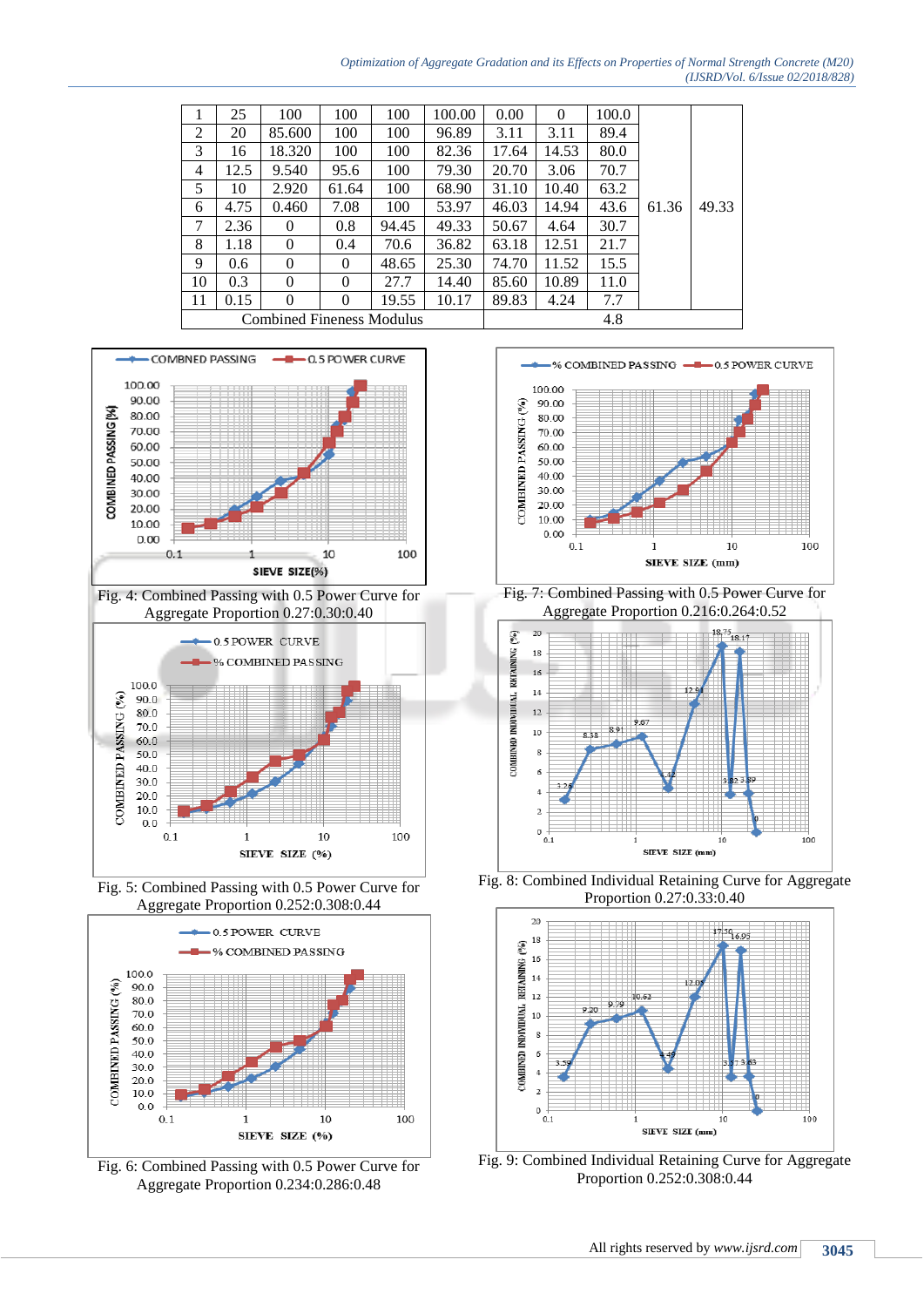









Fig. 12: Coarseness Factor Chart

*F. Mix Proportion*

| S.<br>No | %<br>of<br>М<br>Sa<br>nd | Cem<br>ent<br>$\rm Kg/$<br>$\overline{m}^3$ | Wa<br>ter<br>lit/<br>m <sup>3</sup> | 20<br>Mm<br>Aggre<br>gate<br>$Kg/m^3$ | 12.5<br>Mm<br>Aggre<br>gate<br>$Kg/m^3$ | Fine<br>Aggre<br>gate<br>$Kg/m^3$ | W/<br>$\mathcal{C}$<br>Rat<br>io |
|----------|--------------------------|---------------------------------------------|-------------------------------------|---------------------------------------|-----------------------------------------|-----------------------------------|----------------------------------|
|          | 40<br>$\%$               | 358.<br>18                                  | 197                                 | 484.3                                 | 592                                     | 706.5                             | 0.5                              |

| $\overline{2}$ | 44<br>$\%$          |  | 452   | 552.4 | 777.1 |  |
|----------------|---------------------|--|-------|-------|-------|--|
| 3              | 48<br>$\%$          |  | 421.5 | 511.2 | 847.7 |  |
|                | 52<br>$\frac{0}{0}$ |  | 387.4 | 473.5 | 918.4 |  |

# IV. RESULTS AND DISCUSSIONS

The results of the tests conducted on fresh concrete and hardened concrete. The tests conducted on fresh concrete are slump test and bulk density of concrete and the tests conducted on hardened concrete are destructive test as well as non-destructive tests, such as compressive strength, Rebound hammer, ultrasonic pulse velocity respectively.

### *A. Slump Test*





Fig. 13: Slump Curve for Different Percentages of the Sand for Concrete Mix

# *B. Bulk Density of Concrete*

Bulk density of concrete for Different Percentages of the Sand for Concrete Mix

| S. No | Sand $(\%)$ | Bulk density of concrete (Kg/lit) |
|-------|-------------|-----------------------------------|
|       | 40%         | 2.61                              |
|       | 44%         | 2.583                             |
|       | 48%         | 2.563                             |
|       | 52%         | 2.56                              |

*C. Compressive Strength*

*1) 7 Days Compressive Strength for M Sand*

| S.No | Sand $(\%)$ | 7 Days Compressive Strength<br>(N/mm <sup>2</sup> ) |
|------|-------------|-----------------------------------------------------|
|      | 40          | 23.6                                                |
|      |             | 20.44                                               |
|      |             | 19                                                  |
|      |             | າາ                                                  |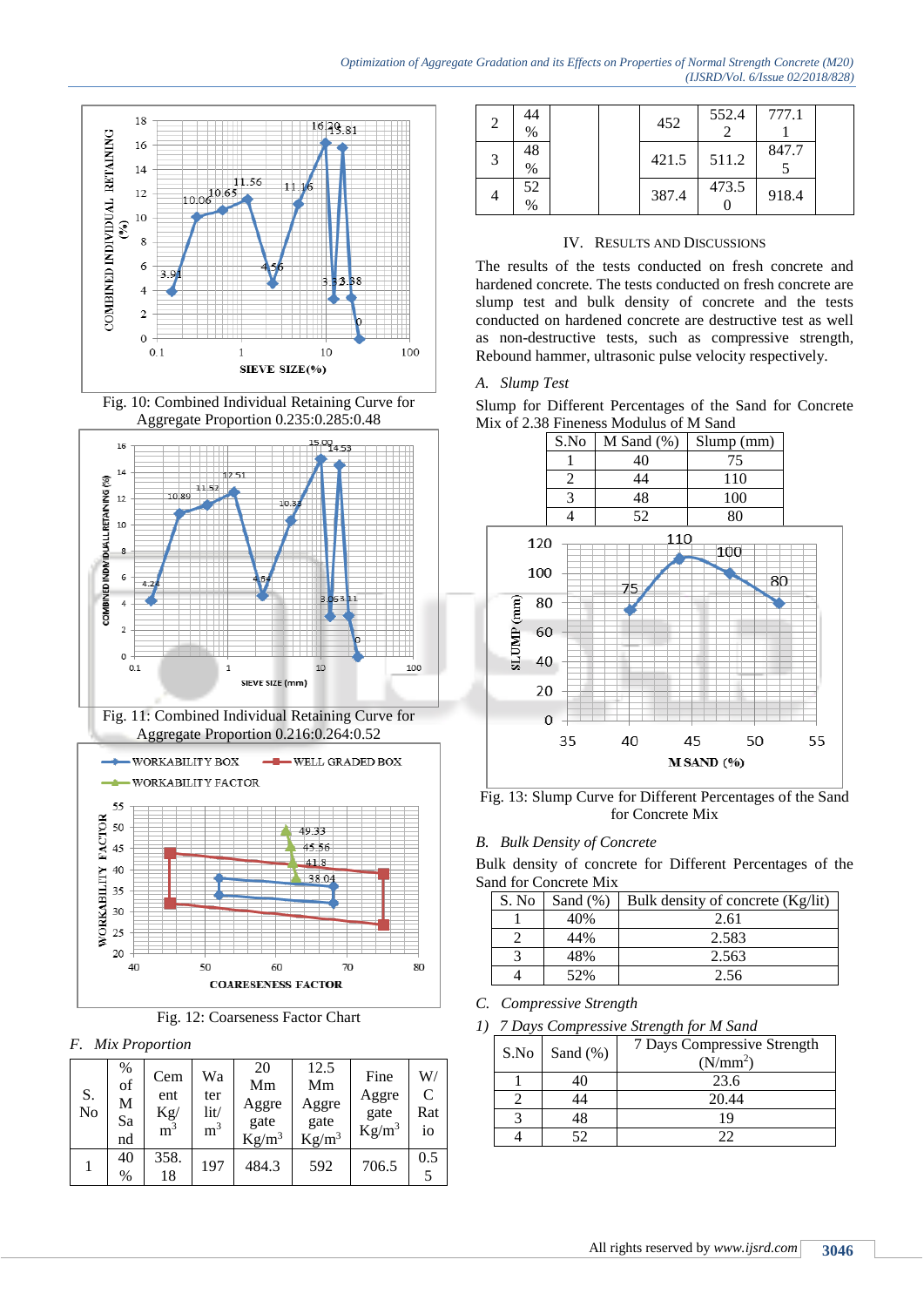

# *2) 28 Days Compressive Strength for M Sand*



Fig. 15: 28 Days Compressive Strength for M Sand *3) Compressive Strength for M Sand*

|      | Sand | 7 Days              | 28 Days             |
|------|------|---------------------|---------------------|
| S.No | (% ) | compressive         | compressive         |
|      |      | strength $(N/mm^2)$ | strength $(N/mm^2)$ |
|      | 40   | 23.6                | 32                  |
|      |      | 20.44               | 28                  |
|      | 48   | 19                  | 28.5                |
|      | 52   | 22                  | 31.66               |



Fig. 16: Compressive Strength for M Sand

*D. Rebound Hammer* 

*1) Rebound Hammer for 7 Days Compressive Strengths with Percentage of M Sand*

| S. | $%$ of | 7 days compressive  | Rebound |
|----|--------|---------------------|---------|
| No | MSand  | strength $(N/mm^2)$ | number  |
|    |        | 23.6                | 25      |
|    |        | 20.44               | 24      |
|    |        |                     | 23      |
|    |        |                     |         |

*2) Rebound Hammer for 28 Days Compressive Strengths with Percentage of M Sand*

| S.<br>N <sub>0</sub> | $%$ of<br>M<br>Sand | 28 days compressive<br>strength $(N/mm^2)$ | Rebound<br>number |
|----------------------|---------------------|--------------------------------------------|-------------------|
|                      | 40                  | 32                                         | 32                |
|                      | 14                  | 28                                         | 28                |
|                      | 48                  | 28.5                                       | 29                |
|                      | 52                  | 31.66                                      |                   |

# *E. Ultrasonic Pulse Velocity*

*1) UPV for 7 Days Compressive Strengths with Percentage of M Sand*

| S.<br>No                | $%$ of<br>M<br>Sand | 7 days compressive strength<br>(N/mm <sup>2</sup> ) | <b>UPV</b><br>m/s |  |  |  |
|-------------------------|---------------------|-----------------------------------------------------|-------------------|--|--|--|
|                         | 40                  | 23.6                                                | 4011              |  |  |  |
|                         | 44                  | 20.44                                               | 3881              |  |  |  |
|                         | 48                  | 19                                                  | 3832              |  |  |  |
|                         | 52                  | 22                                                  | 4215              |  |  |  |
| IIDUf00D00<br>$\bigcap$ |                     |                                                     |                   |  |  |  |

*2) UPV for 28 Days Compressive Strengths with Percentage of M Sand* m

| S.<br>N <sub>o</sub> | $%$ of<br>M<br>Sand | 28 days compressive strength<br>(N/mm <sup>2</sup> ) | <b>UPV</b><br>m/s |
|----------------------|---------------------|------------------------------------------------------|-------------------|
|                      | 40                  | 32                                                   | 4225.6            |
|                      | 44                  | 28                                                   | 4243.             |
|                      | 48                  | 28.5                                                 | 4125              |
|                      | 52                  | 31.66                                                | 4215              |

### V. CONCLUSIONS

In this experimental investigation based on the results the following conclusions have been drawn.

- 1) Based on the test the strength gained more than the target strength.
- 2) The compressive strength for 2.38 fineness modulus of the M sand of different percentages of 40%, 44%, 48% and 52% of the strengths are 32 N/mm<sup>2</sup> , 28 N/mm<sup>2</sup> , 28.5  $N/mm<sup>2</sup>$  and 31.66  $N/mm<sup>2</sup>$ .
- 3) The 40% of the M sands are the high compressive strength where the Bulk density of Concrete, Rebound hammer number is high. Because the 40 % of the M Sands of combined passing lines are touched to the 0.5 Power curve due to this it gives the Maximum density to the concrete.
- 4) The 40% M sand of coarseness and workability factors values are within the well graded box in coarseness factor chart it indicates the well graded concrete. It gives the high compressive strength with high workability.